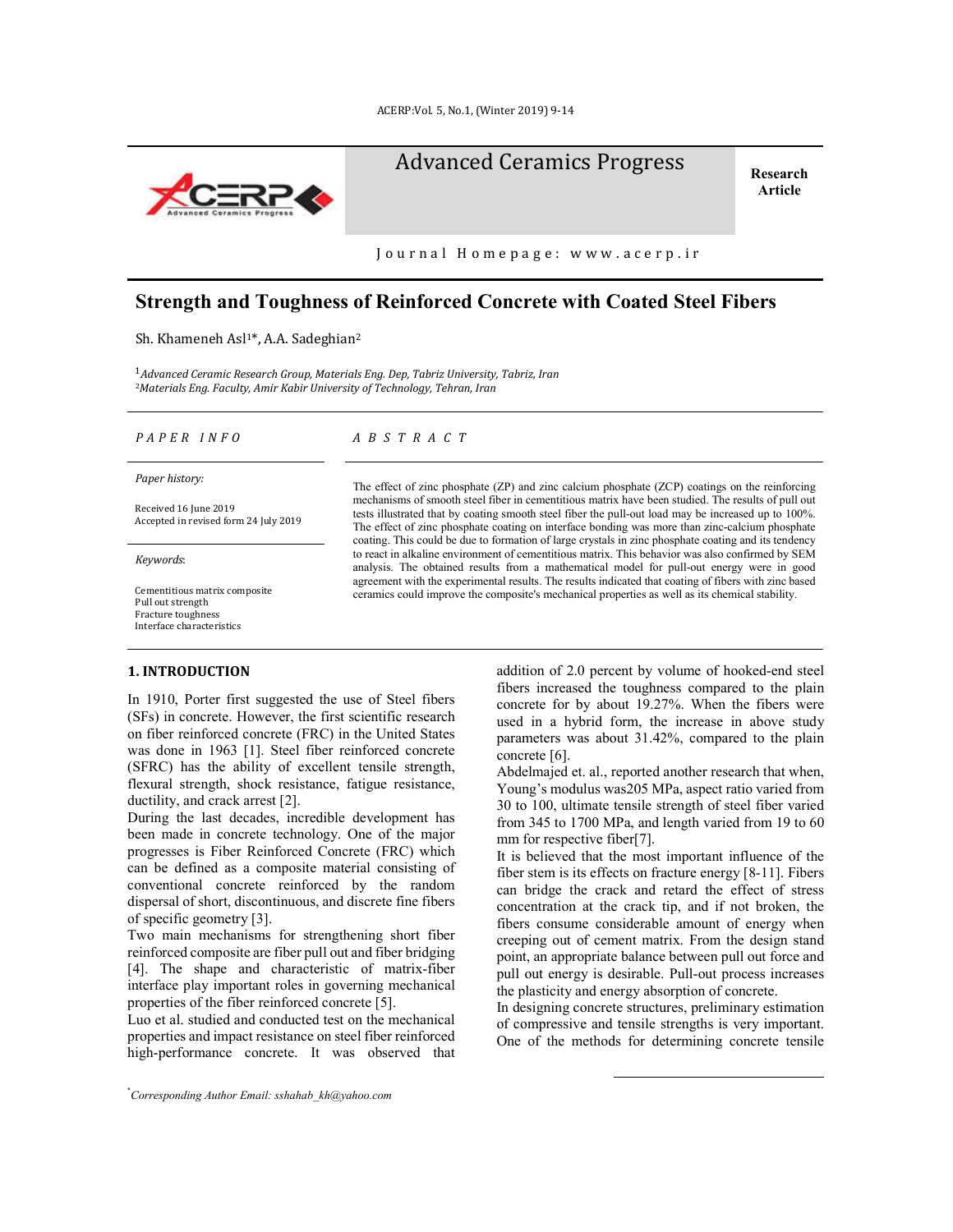strength is to use splitting tensile test (Brazilian method) [12].The behavior of SFRC can be classified into three groups according to its application, fiber volume percentage, and fiber effectiveness. Although adding fibers merely to increase the direct tensile strength is probably not worthwhile, steel fibers, in compression, do lead to major increases in the post-cracking behavior or toughness [13].There are several experimental studies in the literature which have studied the effect of steel fiber on the compressive toughness and considerable improvement in compressive toughness has been reported by them [7, 14].

The characteristic of bonding between fibers and the matrix controls this balance. Therefore new techniques to improve the interface bond between fiber and matrix are of research intents. Attempts have been made to improve the fiber-matrix interface behavior by surface treatment of the fiber such as oxidation [8, 9].The application of steel fiber-reinforced shotcrete (SFRS) avoids these technological problems and additionally creates a possibility of making thinner sprayed layers, which simultaneously are more resistant to cracks [15]. Although different types of steel fibers have been used, hook-ended steel fibers were found to perform better than the other types because of their hooked ends, or high tensile strength, which requires additional loads for pulling out or breaking [16]. Based on the report of intermediate calcium phosphate compounds played important role in (1) improving the cement-fiber interfacial bonds, and (2) repairing the damage of the zinc phosphate (ZnPh) surfaces dissolved by alkali. These processes protected the steel fiber from corrosion [17]. In this work, the effect of zinc phosphate  $(ZP)$ coating and zinc-calcium phosphate (ZCP) coating on tensile strength of cementitious matrix containing smooth fibers have been investigated.

#### **2. EXPERIMENTAL PROCEDURES**

Uncoated and coated smooth fibers were used for pullout and tensile tests. Patent steel (DIN1714080) was used for making steel fibers with 30mm length and 0.5mm diameter. Chemical composition and mechanical properties of the steel fibers are given in Tables 1 and 2 respectively.

|  |  |  |  |  |  | <b>TABLE 1.</b> Chemical composition of steel fibers |  |  |
|--|--|--|--|--|--|------------------------------------------------------|--|--|
|--|--|--|--|--|--|------------------------------------------------------|--|--|

| Element | $\%$ |
|---------|------|
| Ti      | 0.01 |
| Mg      | 0.18 |
| Cu      | 0.02 |
| S       | 0.05 |
| P       | 0.04 |
| Ni      | 0.01 |
| Cr      | 0.02 |
| Mn      | 0.61 |
| Si      | 0.18 |
| C       | 0.49 |

Zinc phosphate and zinc-calcium phosphate coating processes were carried out in a phosphate bath with composition given in Table 3. After washing the fibers with Acetone, coating process was performed in the phosphate bath at 65ºC and pH 2.35 for 7 minutes. The specimens were then washed by water and dried by blowing warm air.

**TABLE 2.** Mechanical properties of steel fibers

| Elasticity Modulus Yield Stress Fracture<br>(GPa) | (MPa) | Strength (MPa) | Diameter (mm) |
|---------------------------------------------------|-------|----------------|---------------|
| 200                                               | 1420  | 1670           | 0.5           |

**TABLE 3.** The composition of the phosphate baths used for fiber's coating

|                      | Bath Composition (g/lit) |                                   |      |                           |                    |  |
|----------------------|--------------------------|-----------------------------------|------|---------------------------|--------------------|--|
| of<br>Type<br>baths  | Na <sub>3</sub> N        | Ca(NO <sub>3</sub> ) <sub>2</sub> | ZnO  | HNO <sub>3</sub><br>(65%) | $H_3PO_3$<br>(85%) |  |
| Zn<br>Phosphate      | 0.50                     |                                   | 3.25 | 2.24                      | 10.375             |  |
| $Ca-Zn$<br>Phosphate | 0.50                     | 8.26                              | 3.25 | 2.24                      | 10.375             |  |

The studied matrix characteristics of all specimens were similar. Certain amount of very fine silica fume was added to the cement for improving the compaction. Super plasticizer were also added to decrease porosity. The composition of the matrix in this study is summarized in Table 4.

**TABLE 4.** Composition of cementitious matrix

| Cement $(kg/m3)$                      | 500     |
|---------------------------------------|---------|
| Silica Fume $(kg/m3)$                 | 50      |
| Super plasticizer $(kg/m3)$           | 8.25    |
| Sand $(2-4mm)$ (kg/m <sup>3</sup> )   | 1006.05 |
| Sand $(0.1-2mm)$ (kg/m <sup>3</sup> ) | 670.7   |
| Water $(kg/m^3)$                      | 190.15  |

To investigate the effect of surface coating of the fibers on the interface characteristic, pull-out test were carried out. Fig.1 shows the pull-out specimen assembly schematically. After molding, specimens were cured in water bath (21ºC) for 14 days.

All pull out tests were carried out using an MTS testing machine with a load 25 capacity. Since the bond length was set to 50 mm, the pull out load was expected to be around 5 kN, which was about 20% of the capacity of the testing machine. From the 25 pull out failure load measured by the testing machine, the bond strength was 25 calculated by dividing the failure load by the surface area of the bonded length of the 25 reinforcing bar. Tensile rate was 2mm/min in this test. Each test was repeated three times and the average of the two closest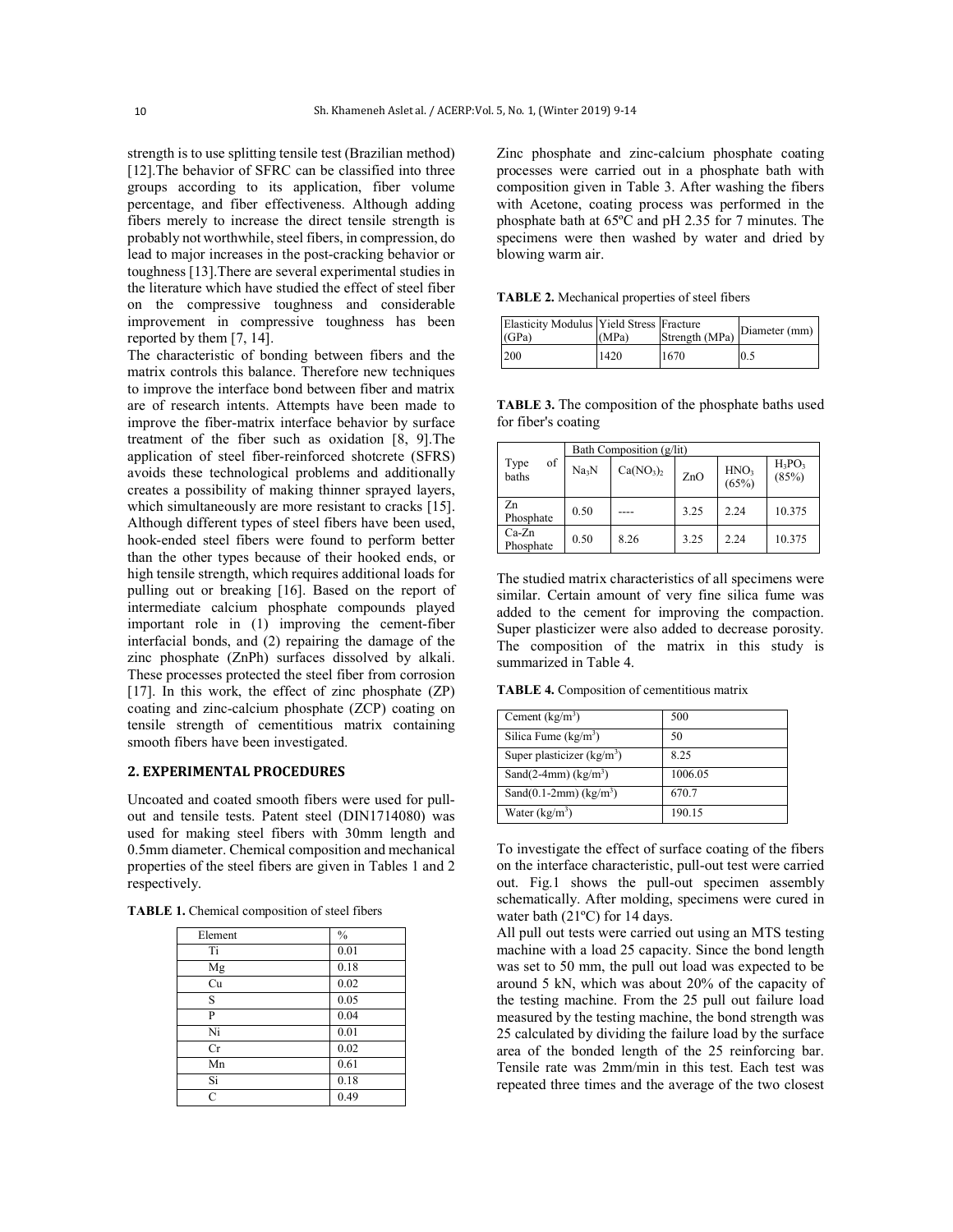results was plotted. Scanning Electron microscope was used to study the interface between fibers and cementitious matrix.



**Figure 1.** Specimen designed for pull-out test

#### **3. RESULTS AND DISSCUSSION0**

Fig.2 shows the average pull-out load versus fiber end displacement curves for coated and uncoated smooth fibers. Curves were linear until the maximum load(to overcome the initial friction) and then decreased rapidly until reaching a certain load level corresponding to the second frictional stress between fibers and the matrix. In the final part of the curves, frictional load decreased gradually due to increasing matrix tunnel damage around the fiber surface and also due to decreasing contact length [10].



**Figure 2.** Pull-out curves of smooth fibers (A: smooth fiber, B: Z-P coated smooth fiber, C: Z-Ca phosphate coated smooth fiber).

After small slipping (i.e. 2mm), pull-out load reduced to a practically insignificant level. The maximum pull-out load for uncoated fibers was 150.2 N. This is in contrary to some results [7] and agreed well with some others [5]. This is due to dependence of pull-out load to parameters such as matrix and fiber characteristics, environment, and loading condition [18].

The maximum initial frictional bond shear can be calculated using the below equation:

$$
\tau_f = \frac{P_{\text{max}}}{\pi d_f l_f} \tag{1}
$$

Where:  $p_{max}$  maxis the maximum pull-out load,  $d_f$  is the fiber diameter,  $l_f$  is the fiber embedded length.

Computing  $\tau_f$  for uncoated and zinc phosphate and zinc calcium phosphate coated fibers yields to the following values, respectively;  $\tau_f$  = 6.37 MPa,  $\tau_{fzp}$  = 13.56 MPa,  $\tau_{fzp}$  = 12.90 MPa. As can be seen, the interface strength increased by nearly 114% and 100% for fibers coated by zinc phosphate and zinccalcium phosphate, respectively. The effect of zinc phosphate coating on interface strength was more than the effect of zinc-calcium phosphate coating. This could be due to the formation of large crystals in zinc phosphate coating and their tendency to react in alkaline environment of cementitious matrix [19]. Figure 3, 4, and 5 show interfaces between coated fiber/uncoated fiber and cementitious matrix. As can be seen, there was no significant bonding between uncoated fibers and the matrix, while the interface of coated fibers and the matrix were strongly bonded via chemical reactions at the interface. Since the zinc phosphate crystals were hydrated, therefore it seems there was a strong tendency to interact between the hydrated crystals and cementitious matrix.



**Figure 3.** Microstructure of interface between uncoated fiber and matrix



**Figure 4.** Microstructure of interface between zinc phosphates coated fibers and cementitious matrix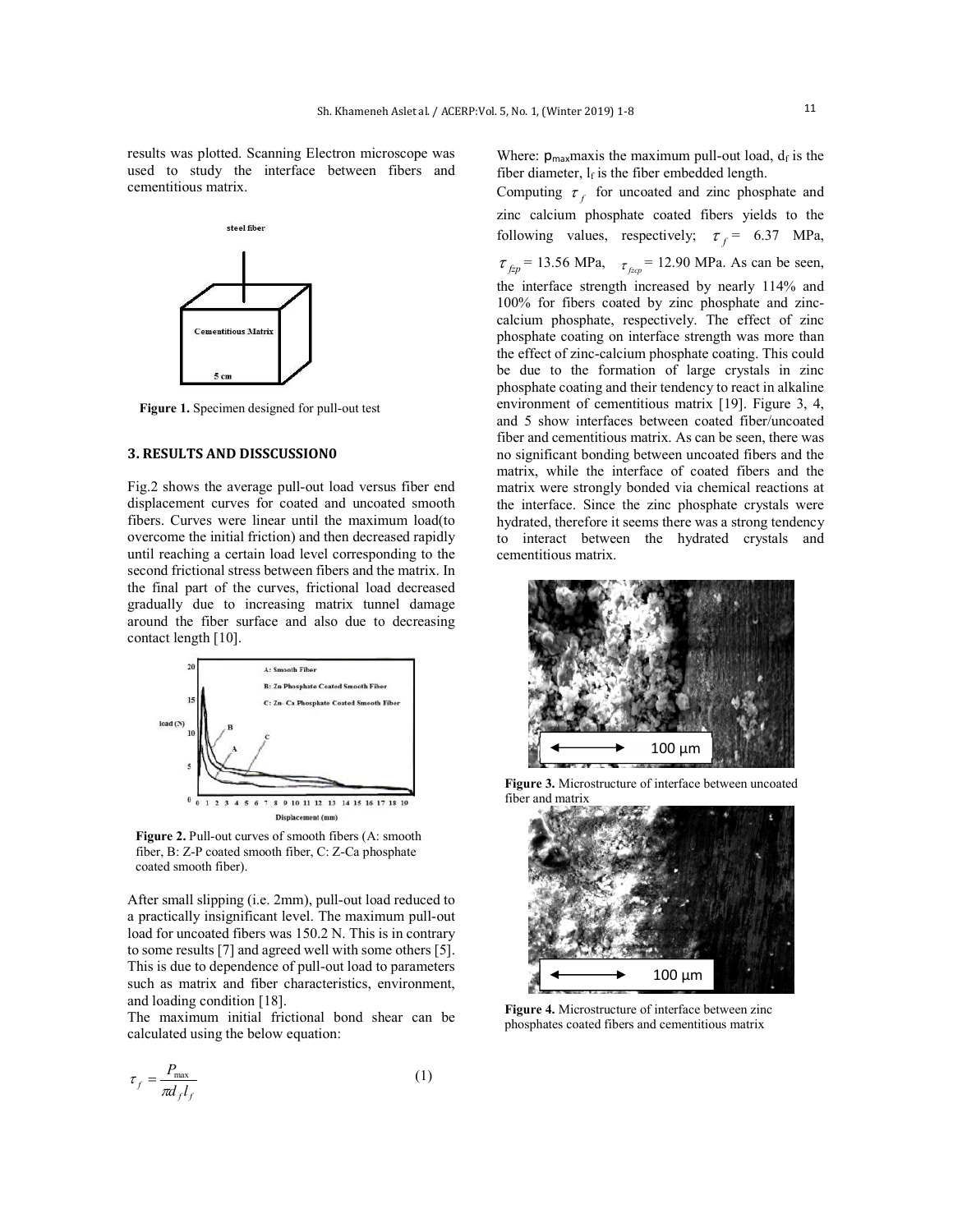

**Figure 5.** Microstructure of interface between zinccalcium phosphates coated fiber and cementitious matrix

This is encouraging chemical reaction between coated surface and the matrix. In addition, the considerable porous surfaces of coated fibers can a favorable site for crystallization of cementitious matrix.

After the initial peak, the load-displacement of coated fibers revealed higher stress for a certain displacement, and the effect of ZP coating was more significant than ZCP coating. It was obvious that the original smooth surface of the steel fiber was changed into a rough topographical feature by precipitating Zinc phosphate crystals on the fiber. The weak peak of EDX results for the Zinc phosphate treated and untreated fibers did not indicate light (Hydrogen to phosphor) elements but numerous gutters oriented along the fibers axis could indicated that elements. The slops of the curves prior to the peak for coated fibers ewer greater than that of uncoated fibers. In fact in this region for a constant displacement, the pull-out load for coated fibers was greater than pull-out load of uncoated fibers. Thus load transfer from matrix to coated fibers was more effective than that of uncoated fibers. Consequently it was concluded that coated fibers could increase the bridging effect for a crack in cementitious matrix more than uncoated fibers .Secondary frictional load for pulling out the coated fibers was also more than that of uncoated fibers. It was probably due to the roughness of phosphate coating surface. Consequently, the required energy for pulling out the fibers from cementitious matrix was greater for coated fibers due to higher strength of the interface bone and frictional bond in these fibers. Information about pull-out test is given in Table 5.

**TABLE 5.** The Results of pull-out tests

| <b>Fibers Type</b>             |            |      | $\begin{array}{c}\n\mathbf{P}_{\text{peak}} \\ (N) \\ (mm)\n\end{array}\n\begin{bmatrix}\n\mathbf{P}_{\text{peak}}/\mathbf{D}_{\text{peak}} \\ (N/mm)\n\end{bmatrix}$ | $t_{\text{max}}$<br>(MPa) | Ic/I | $f_{\text{null}}$<br>out<br><b>N</b> | $r_{\text{pull-out}}$<br>(N.mm) |
|--------------------------------|------------|------|-----------------------------------------------------------------------------------------------------------------------------------------------------------------------|---------------------------|------|--------------------------------------|---------------------------------|
| Uncoated                       | 150.2 0.30 |      | 500.67                                                                                                                                                                | 6.37                      |      | 2.18 27.6                            | 438.5                           |
| Zn Phosphate<br>Coated         | 318.9 0.36 |      | 885.83                                                                                                                                                                | 13.53 1.03                |      | 48.1                                 | 808.5                           |
| $Ca-Zn$<br>Phosphate<br>Coated | 304        | 0.36 | 844.44                                                                                                                                                                | 12.90 1.08                |      | 47.7                                 | 792.7                           |

Pull out energy of smooth uncoated and coated fibers were determined based on the analytical model for loaddisplacement curve of steel fiber in cementitious matrix presented by Naaman et al. [20, 21]. Figure 6 illustrates a schematic representation of pull-out curve. Three different stages are defined: In the first stage where displacement which named;  $\Delta \leq \Delta_{\text{crit}}$ , the second stage where elastic bond condition prevailed at the interface, and the third stage where no de-bonding occurred; i.e., the fiber remains fully bonded to the surrounding matrix. As can be seen, in this case there was a linear relationship between the applied force p1 and the displacement of the fiber end ∆. The equation of first part can be expressed as:

$$
p_1 = \frac{\lambda A_m E_m}{Q - 2} \frac{1 + e^{-\lambda l}}{1 - e^{-\lambda l}} \Delta
$$
 (2)

Where  $A_m$ = cross section area of the matrix,  $E_m$ = modulus elasticity of matrix, L= fiber length, Q and  $\lambda$ (which will be used in eq. 5) can be expressed as:

$$
Q = \frac{A_m E_m + A_f E_f}{A_m E_m} \tag{3}
$$

$$
\lambda = \sqrt{1 + \frac{A_m E_m}{A_f E_f}} \frac{\Psi \kappa}{A_m E_m}
$$
(4)

In which  $A_f$  and  $E_f$  are the cross sectional area and elastic module of the fiber, respectively; and  $\kappa$  is the interfacial bond modulus.

The other parameter,  $\Delta_{\text{crit}}$ , is given by equation 5:

$$
\Delta_{crit} = \frac{\tau_{\text{max}} \psi(Q-2)}{\lambda^2 A_m E_m}
$$
\n
$$
\times \left[ \frac{\left(1 - e^{\lambda l}\right)^2}{\left(1 - \frac{1}{Q}\right) \left(1 + e^{-2\lambda l}\right) + \left(\frac{1}{Q}\right) 2e^{-\lambda l}} \right]
$$
\n(5)

Where  $\tau_{\text{max}}$  = bond strength of interface between fiber and matrix and  $\Psi$  = perimeter of reinforcement.



**Figure 6.** Typical pull-out load versus slip relationship of smooth fiber [21].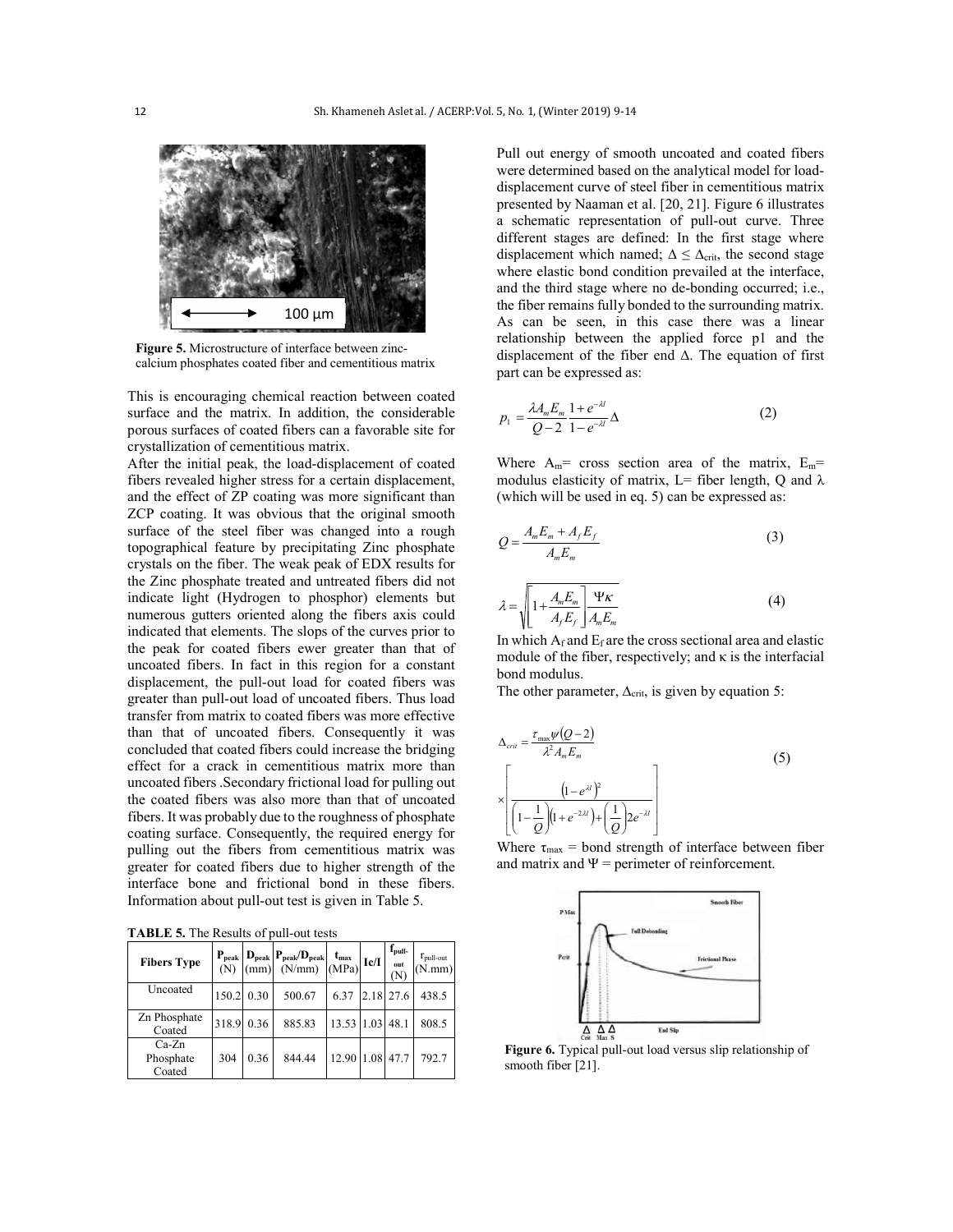In the second stage when  $\Delta_{\text{crit}} < \Delta < \Delta_0$ , two interfacial zones adjacently coexisted, one was bonded and the other one was debonded. The length of the deboned zone is defined by u. Thus, the length of bonded zone is (Lu). Then  $p_2$  can be found as:

$$
p_2 = \tau_f \Psi u + \frac{\Psi \tau_{\text{max}}}{\lambda} \times \frac{1 - e^{-2\lambda(1-u)}}{2} + \left(1 - \frac{1}{Q}\right) \left[1 + e^{\lambda(1-u)}\right]
$$
(6)

Where  $\tau_f$  = the maximum frictional bond shear stress at interface between fiber and matrix, and the corresponding fiber end displacement  $\Delta$  when  $\Delta_{\text{crit}} < \Delta$  <  $\Delta_0$  is given by:

$$
\Delta = \frac{\left\{p_2(Q-1)u - \frac{\tau_f\psi u^2}{2}(Q-2)\right\}}{A_m E_m}
$$
  
+ 
$$
\frac{\left\{(p_2 - \tau_f\psi u)\left[\frac{1-e^{-\lambda(1-u)}}{1+e^{-\lambda(1-u)}}\right]\left(\frac{Q-2}{\lambda}\right)\right\}}{A_m E_m}
$$
(7)

 $A_m E_m$ Where;  $\Delta_0$  is given by:

$$
\Delta_o = \frac{(Q-2)\mu\tau_f l^2}{2A_m E_m} \tag{8}
$$

In the third stage, i.e., frictional phase when  $\Delta > \Delta_0$ , the pull-out load  $p_3$  is given by:

$$
p_3 = \psi \tau_d (\Delta)(l - \Delta + \Delta_o)
$$
 (9)

Where:

$$
\tau_d(\Delta) = \tau_f \frac{e^{-(\Delta-\Delta_o)^n} - \xi e^{-(l)^n}}{1 - \xi e^{-(l-\Delta+\Delta_o)^n}}
$$
\n
$$
\left(1 - \exp\left\{\frac{-2v_f \mu (l - \Delta + \Delta_o)}{E_f r_f \left[\frac{(1 + v_m)}{E_m} + \frac{(1 - v_f)}{E_f}\right]}\right\}\right)
$$
\n
$$
\times \frac{\left(1 - \exp\left\{\frac{-2v_f \mu l}{E_m} - \frac{2v_f \mu l}{E_f}\right\}\right)}{1 - \exp\left\{\frac{-(1 + v_m)}{E_f} + \frac{(1 - v_f)}{E_f}\right\}}\right)}
$$
\n(10)

Where  $\xi$ = damage coefficient,  $\mu$  = friction coefficient of the fiber – matrix interface,  $v_f$  and  $v_m$  are Poisson's ratio of fiber matrix,  $\delta_0$  = fiber-matrix misfit at onset of dynamic mechanism and  $η$  = factor reflective of steepness of descending branch of pull-out curve.

Now the theoretical pull-out energy ( $W_{pull-out}$ ), can be determined by calculating the area under the theoretical pull-out curve. Integration versus the load-displacement, which is given in equations  $(2)$ ,  $(6)$  and  $(9)$ , can be calculated such as follows:

$$
W_{pull-out} = \int_0^{\Delta_{cut}} p_1 d\Delta + \int_{\Delta_{crit}}^{\Delta_o} p_2 d\Delta + \int_{\Delta_o}^l p_3 d\Delta \tag{11}
$$

In Table 6, experimental results are compared with calculated results obtained from the mathematical model. As it is observed, there was a good agreement between experimental and calculated results.

**TABLE 6.** experimental and theoretical results of pull-out energy for smooth fibers

| $\mathbf{u}$    |                          |                          |  |  |  |  |
|-----------------|--------------------------|--------------------------|--|--|--|--|
| Type of fiber   | Experimental $(W_{pull}$ | Theoretical $(W_{pull}$  |  |  |  |  |
|                 | $_{\text{out}}$ ) (N.mm) | $_{\text{out}}$ ) (N.mm) |  |  |  |  |
| Uncoated fiber  | 438.5                    | 473.7                    |  |  |  |  |
| phosphate<br>Zn | 808.5                    | 859.9                    |  |  |  |  |
| coated fiber    |                          |                          |  |  |  |  |
| Zn-Ca phosphate | 792.7                    | 852.1                    |  |  |  |  |
| coated fiber    |                          |                          |  |  |  |  |

The bond strength,  $\tau$ , is often assumed in engineered evaluation. Based on the results of Naamen [20,21] and also the results presented in Table 6, The bond strength increasing the average bond strength led to a direct increase in the post-cracking strength of the composite and the other important properties as well as toughness and energy absorption capacity.

#### **4. CONCLUSION**

In this research, the effects of zinc phosphate and zinccalcium phosphate coatings on the reinforcing mechanism of smooth steel fiber in cementitious matrix were studied. These coatings increased the strength of interface bond up to 100% and consequently caused cracking strength and fracture energy of cementitious composite to increase. In short fiber reinforced composition; increasing strength of interface bond with coating fibers led to an increase in cracking strength of composite. This is because of the enhancing the strength of interface bond by coating fibers and matrix which can transfer applied load to fibers quickly. When fiber length was lower than their critical length, enhancing the strength of interface bond by coating the fibers increased the fracture strength of cementitious composite due to difficulty of pulling out fibers from matrix.

#### **5. ACKNOWLEDGEMENT**

The authors acknowledge The Scientific and Technological Research Council of Iran for financial support.